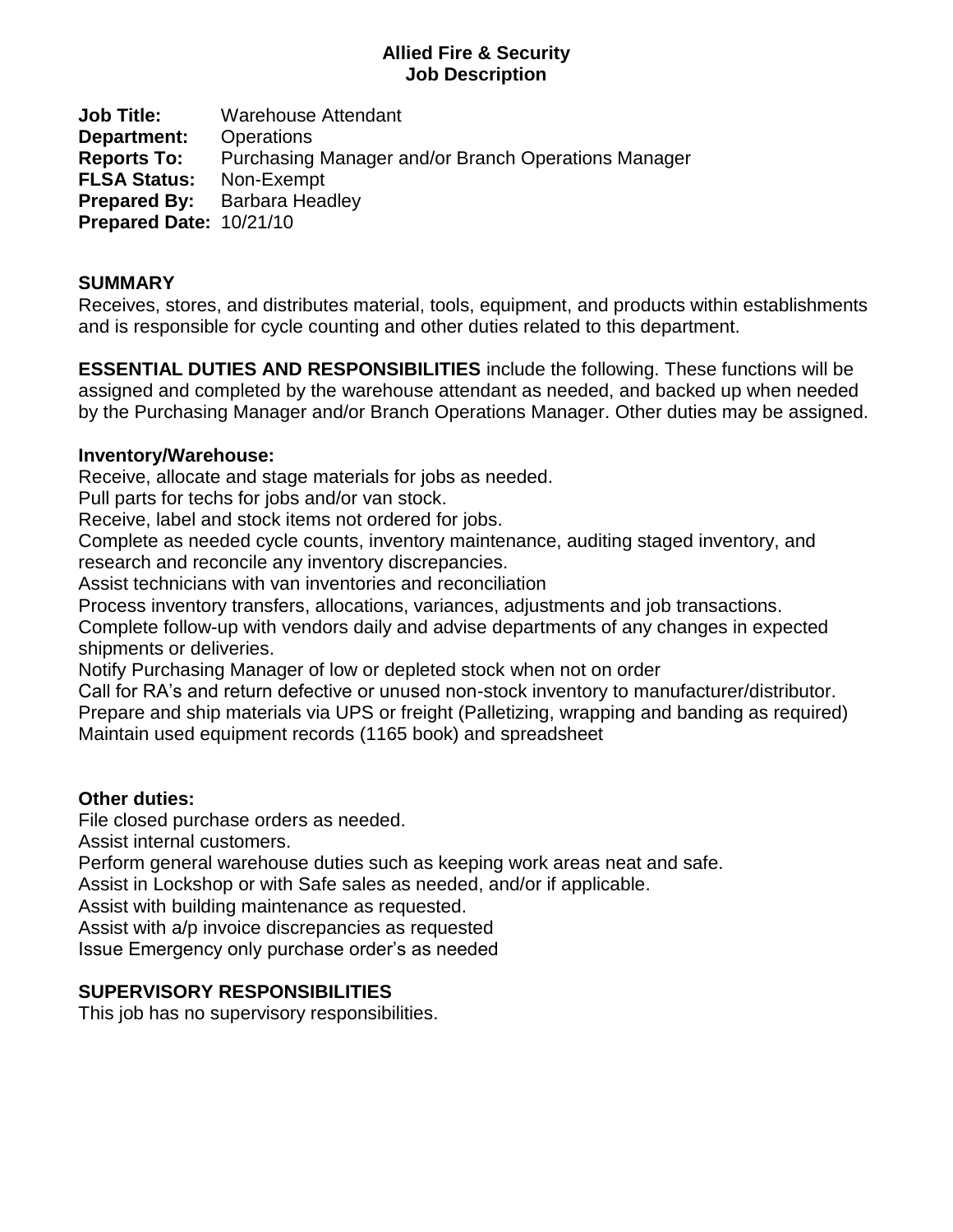## **KNOWLEDGE, SKILLS AND ABILITIES**

#### **Knowledge**

The employee must have proficient knowledge in the following areas:

 $\checkmark$  Knowledge of inventory and warehouse standard practices

## **Skills**

The employee must demonstrate the following skills:

- $\checkmark$  Excellent interpersonal skills
- $\checkmark$  Analytical and problem solving skills
- $\checkmark$  Decision making skills
- $\checkmark$  Effective verbal and listening communication skills
- $\checkmark$  Attention to detail and high level of accuracy
- $\checkmark$  Excellent organizational skills
- $\checkmark$  Computer skills including basic spreadsheet and word-processing programs, and e-mail at a proficient level
- $\checkmark$  Stress management skills
- $\checkmark$  Time management skills

## **Personal Attributes**

The employee must maintain strict confidentiality in performing the duties of sensitive nature involving company pricing structure(s). The employee must also demonstrate the following personal attributes:

- $\checkmark$  Be honest and trustworthy
- $\checkmark$  Be respectful, helpful and courteous
- $\checkmark$  Possess cultural awareness and sensitivity
- $\checkmark$  Be flexible and open to change
- $\checkmark$  Demonstrate sound work ethics
- $\checkmark$  Be a team player

## **QUALIFICATIONS**

To perform this job successfully, an individual must be able to perform each essential duty satisfactorily. The requirements listed below are representative of the knowledge, skill, and/or ability required. Reasonable accommodations may be made to enable individuals with disabilities to perform the essential functions. This position requires a criminal background check and drug screening.

## **EDUCATION and/or EXPERIENCE**

One year certificate from college or technical school; or six months to one year related experience and/or training; or equivalent combination of education and experience. Demonstrate a minimum typing/keyboarding skill of 30 wpm.

## **LANGUAGE SKILLS**

Ability to read and comprehend simple instructions, short correspondence, and memos. Ability to write simple correspondence. Ability to effectively present information in one-on-one and small group situations to customers, clients, and other employees of the organization.

## **MATHEMATICAL SKILLS**

Ability to add, subtract, multiply, and divide in all units of measure, using whole numbers, common fractions, and decimals.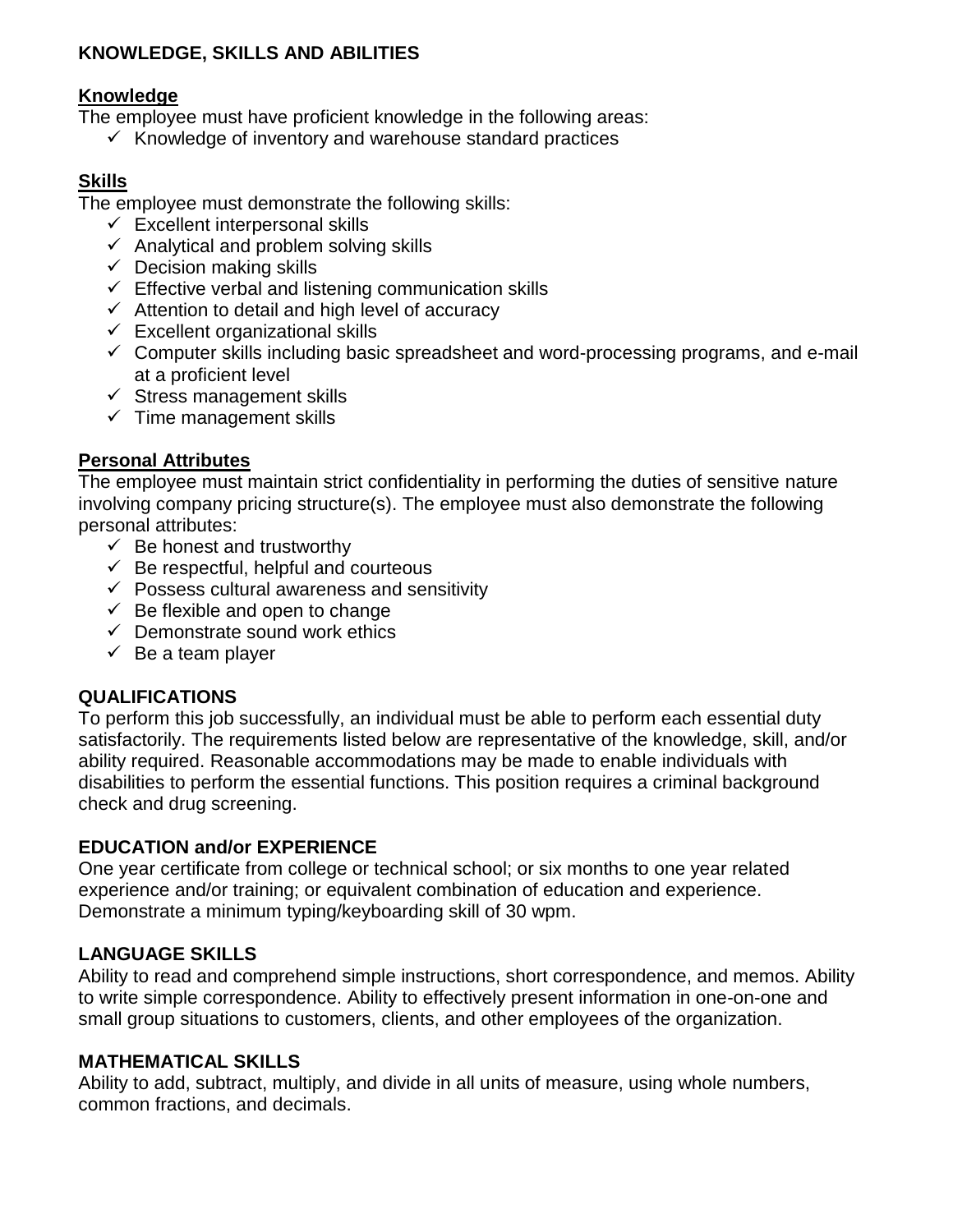#### **REASONING ABILITY**

Ability to apply common sense understanding to carry out instructions furnished in written, oral, diagram or schedule form. Ability to deal with problems involving several concrete variables in standardized situations.

#### **CERTIFICATES, LICENSES, REGISTRATIONS**

May be required to obtain forklift certification and/or have certification.

#### **PHYSICAL DEMANDS**

The physical demands described here are representative of those that must be met by an employee to successfully perform the essential functions of this job. Reasonable accommodations may be made to enable individuals with disabilities to perform the essential functions.

While performing the duties of this job, the employee is regularly required to use hands to finger, handle, or feel; reach with hands and arms; stoop, kneel, crouch, or crawl; and talk or hear. The employee frequently is required to stand, walk, sit, and climb or balance. The employee is occasionally required to taste or smell.

The employee must regularly lift and/or move up to 50 lbs by hand, frequently lift and/or move up to 25 lbs, and frequently push or pull up to 500 lbs using provided tools, and occasionally push/pull/move up to 3000 lbs with assistance, using provided tools. Specific vision abilities required by this job include close vision, distance vision, color vision, peripheral vision, depth perception, and ability to adjust focus.

#### **WORK ENVIRONMENT**

The work environment characteristics described here are representative of those an employee encounters while performing the essential functions of this job. Reasonable accommodations may be made to enable individuals with disabilities to perform the essential functions. The noise level in the work environment is moderate as found in a business office with computers and printers.

While performing the duties of this job, the employee is occasionally exposed to fumes or airborne particles and outside weather conditions. The location of this work area could be subject to outdoor noise from delivery trucks